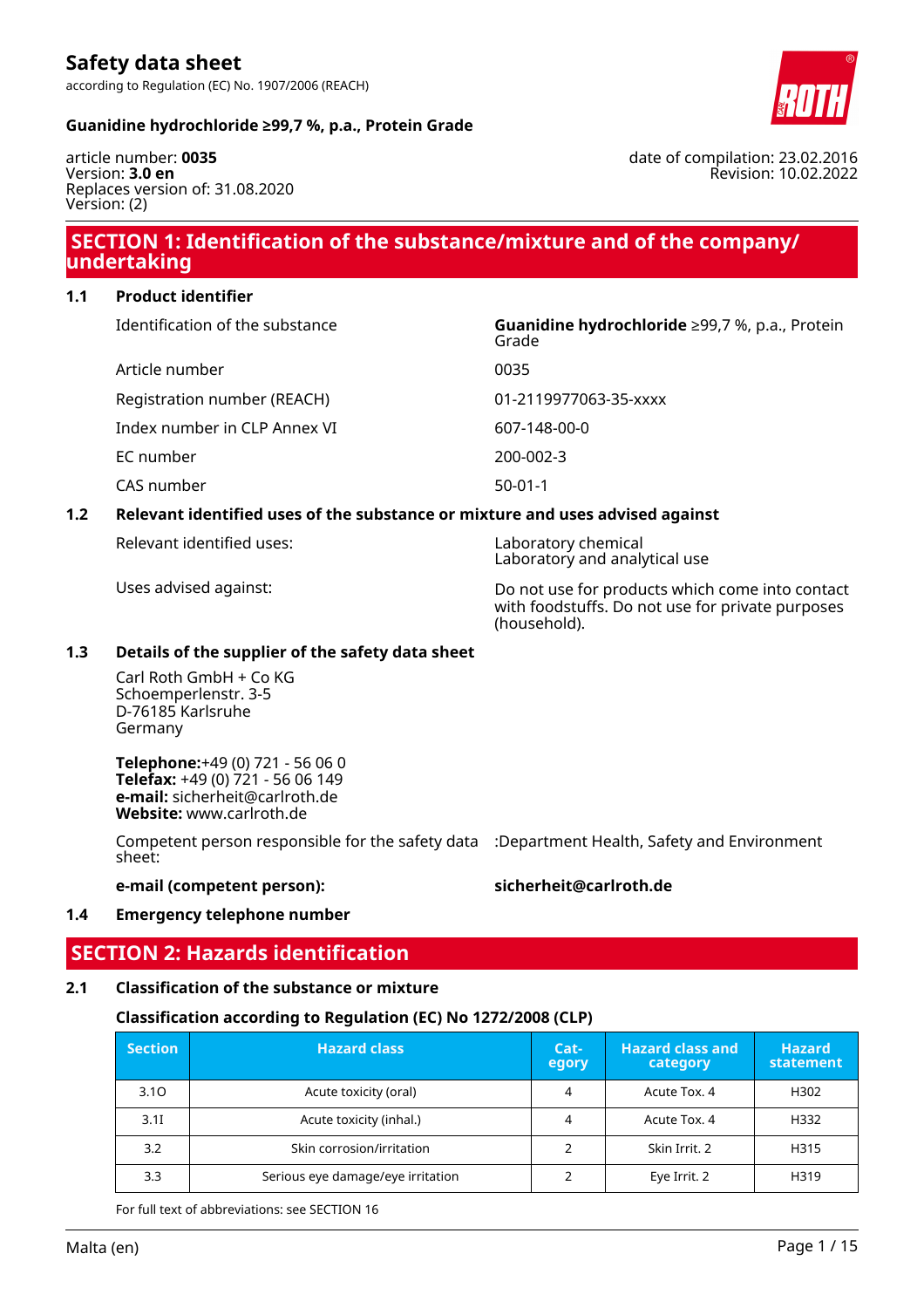according to Regulation (EC) No. 1907/2006 (REACH)



### **Guanidine hydrochloride ≥99,7 %, p.a., Protein Grade**

article number: **0035**

### **2.2 Label elements**

**Labelling according to Regulation (EC) No 1272/2008 (CLP)**

| Signal word | Warning |
|-------------|---------|
| Pictograms  |         |
| GHS07       |         |



# **Hazard statements**

| H302+H332 | Harmful if swallowed or if inhaled |
|-----------|------------------------------------|
| H315      | Causes skin irritation             |
| H319      | Causes serious eye irritation      |

### **Precautionary statements**

#### **Precautionary statements - prevention**

| P260 | Do not breathe dust                   |
|------|---------------------------------------|
| P280 | Wear protective gloves/eye protection |

#### **Precautionary statements - response**

| P302+P352      | IF ON SKIN: Wash with plenty of water                                       |
|----------------|-----------------------------------------------------------------------------|
| P305+P351+P338 | IF IN EYES: Rinse cautiously with water for several minutes. Remove contact |
|                | lenses, if present and easy to do. Continue rinsing                         |

#### **Labelling of packages where the contents do not exceed 125 ml**

Signal word: **Warning**

Symbol(s)



### **2.3 Other hazards**

#### **Results of PBT and vPvB assessment**

According to the results of its assessment, this substance is not a PBT or a vPvB.

# **SECTION 3: Composition/information on ingredients**

# **3.1 Substances**

| Name of substance | Guanidine hydrochloride |
|-------------------|-------------------------|
| Molecular formula | $CH_5N_3 \cdot HCl$     |
| Molar mass        | 95,53 $9/_{mol}$        |
| REACH Reg. No     | 01-2119977063-35-xxxx   |
| CAS No            | $50-01-1$               |
| EC No             | 200-002-3               |
| Index No          | 607-148-00-0            |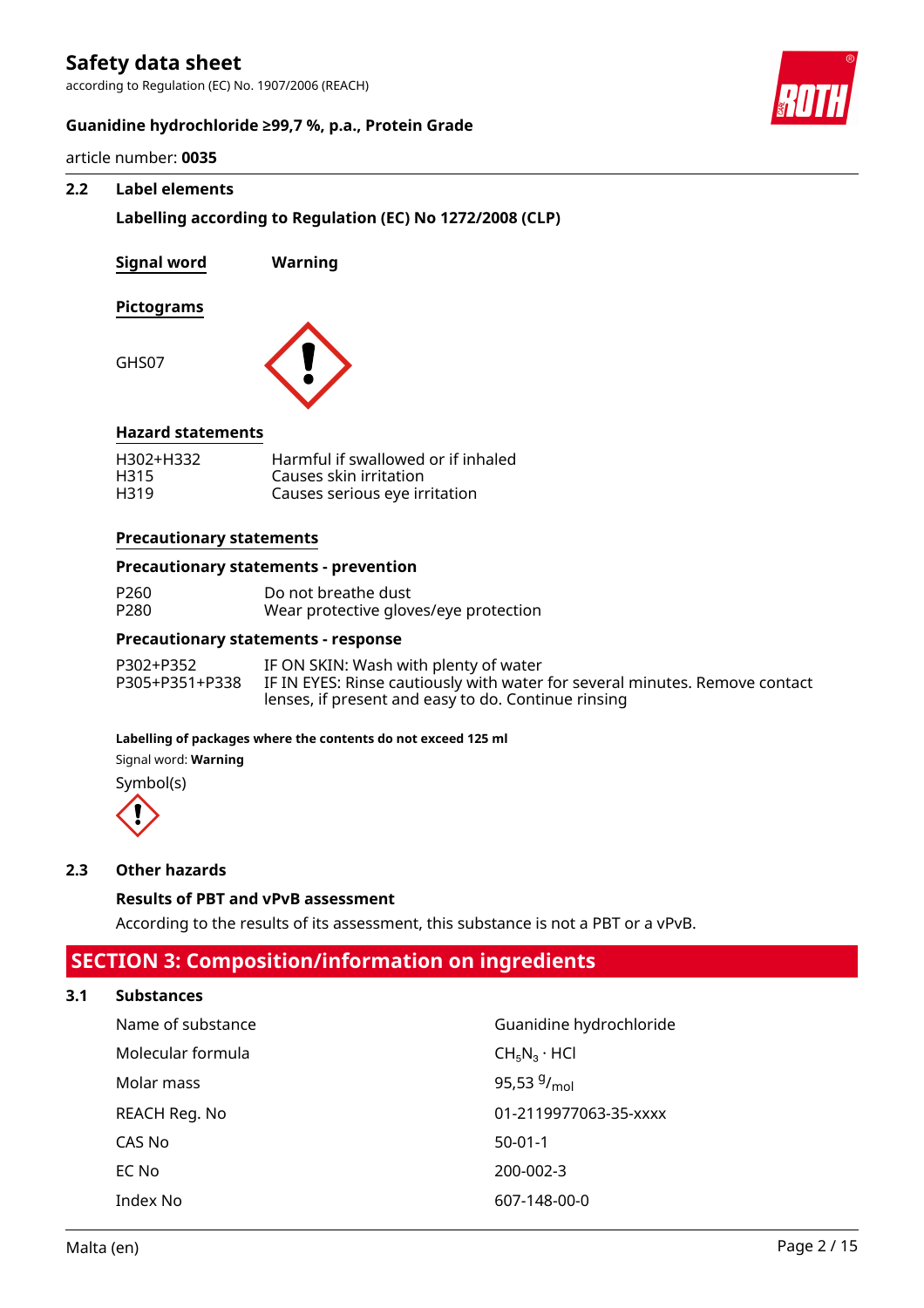according to Regulation (EC) No. 1907/2006 (REACH)





article number: **0035**

| Substance, Specific Conc. Limits, M-factors, ATE |            |                                                                               |                                   |  |
|--------------------------------------------------|------------|-------------------------------------------------------------------------------|-----------------------------------|--|
| <b>Specific Conc. Limits</b>                     | <b>ATE</b> | <b>Exposure route</b>                                                         |                                   |  |
|                                                  |            | 556,5 <sup>mg</sup> / <sub>kg</sub><br>3,181 <sup>mg</sup> / <sub>l</sub> /4h | oral<br>inhalation: dust/<br>mist |  |

# **SECTION 4: First aid measures**

#### **4.1 Description of first aid measures**



### **General notes**

Take off contaminated clothing.

#### **Following inhalation**

Provide fresh air. In all cases of doubt, or when symptoms persist, seek medical advice.

#### **Following skin contact**

Rinse skin with water/shower. In case of skin irritation, consult a physician.

#### **Following eye contact**

Irrigate copiously with clean, fresh water for at least 10 minutes, holding the eyelids apart. In case of eye irritation consult an ophthalmologist.

#### **Following ingestion**

Rinse mouth with water (only if the person is conscious). Call a doctor.

#### **4.2 Most important symptoms and effects, both acute and delayed**

Irritation, Vomiting, Diarrhoea, Gastrointestinal complaints, Vertigo, Dyspnoea, Circulatory collapse, Cardiac arrhythmias

#### **4.3 Indication of any immediate medical attention and special treatment needed**

none

# **SECTION 5: Firefighting measures**

#### **5.1 Extinguishing media**



#### **Suitable extinguishing media**

co-ordinate firefighting measures to the fire surroundings water, foam, alcohol resistant foam, dry extinguishing powder, ABC-powder

# **Unsuitable extinguishing media**

water jet

**5.2 Special hazards arising from the substance or mixture** Combustible.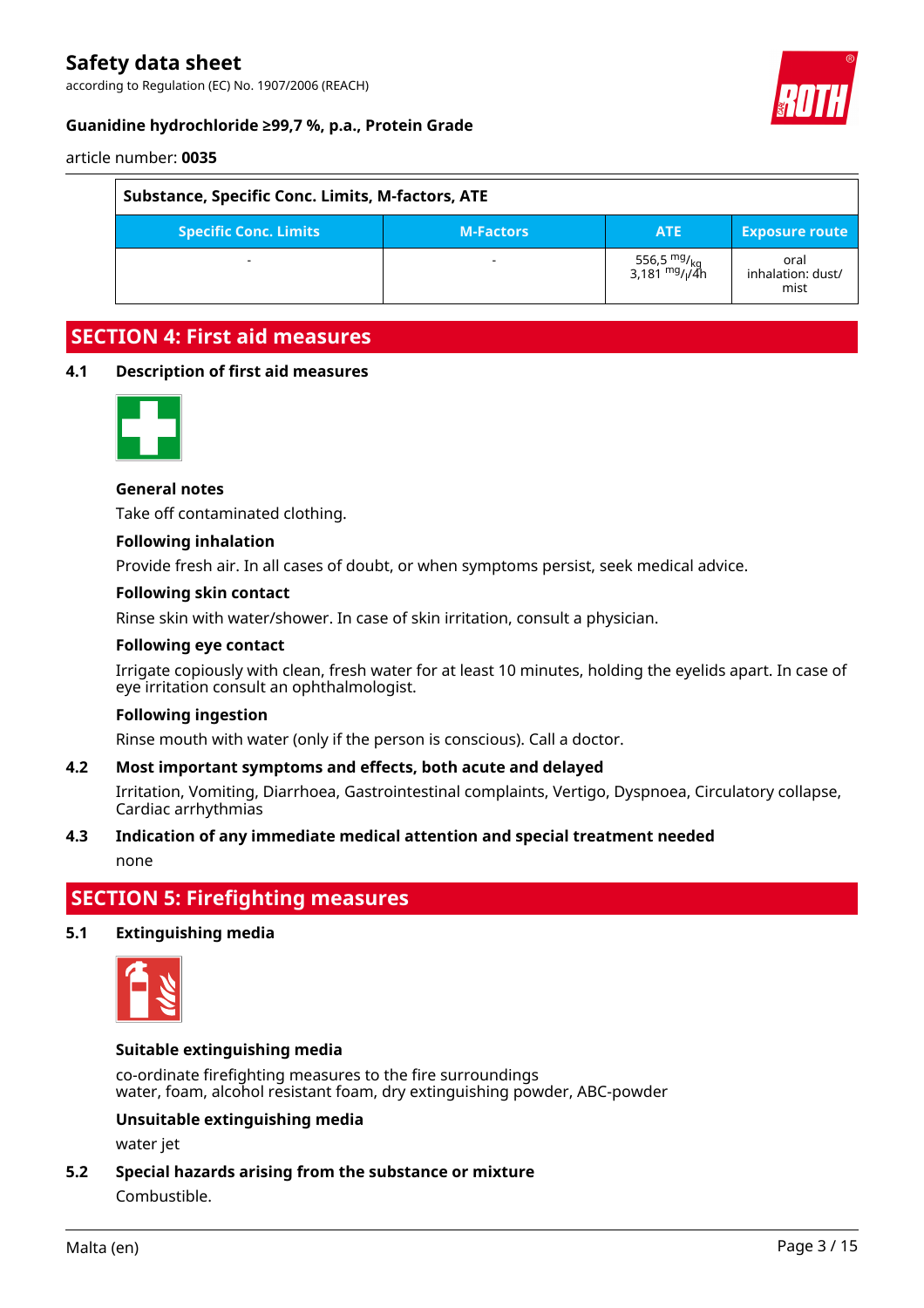according to Regulation (EC) No. 1907/2006 (REACH)

### **Guanidine hydrochloride ≥99,7 %, p.a., Protein Grade**



article number: **0035**

#### **Hazardous combustion products**

In case of fire may be liberated: Nitrogen oxides (NOx), Carbon monoxide (CO), Carbon dioxide (CO₂)

#### **5.3 Advice for firefighters**

In case of fire and/or explosion do not breathe fumes. Fight fire with normal precautions from a reasonable distance. Wear self-contained breathing apparatus.

# **SECTION 6: Accidental release measures**

**6.1 Personal precautions, protective equipment and emergency procedures**



#### **For non-emergency personnel**

Avoid contact with skin, eyes and clothes. Do not breathe dust.

### **6.2 Environmental precautions**

Keep away from drains, surface and ground water.

### **6.3 Methods and material for containment and cleaning up**

#### **Advice on how to contain a spill**

Covering of drains. Take up mechanically.

#### **Advice on how to clean up a spill**

Take up mechanically. Control of dust.

#### **Other information relating to spills and releases**

Place in appropriate containers for disposal.

#### **6.4 Reference to other sections**

Hazardous combustion products: see section 5. Personal protective equipment: see section 8. Incompatible materials: see section 10. Disposal considerations: see section 13.

# **SECTION 7: Handling and storage**

**7.1 Precautions for safe handling**

Avoid dust formation.

#### **Measures to prevent fire as well as aerosol and dust generation**

Removal of dust deposits.

### **Advice on general occupational hygiene**

Wash hands before breaks and after work. Keep away from food, drink and animal feedingstuffs.

#### **7.2 Conditions for safe storage, including any incompatibilities**

Store in a dry place. Hygroscopic solid.

#### **Incompatible substances or mixtures**

Observe hints for combined storage.

#### **Protect against external exposure, such as**

humidity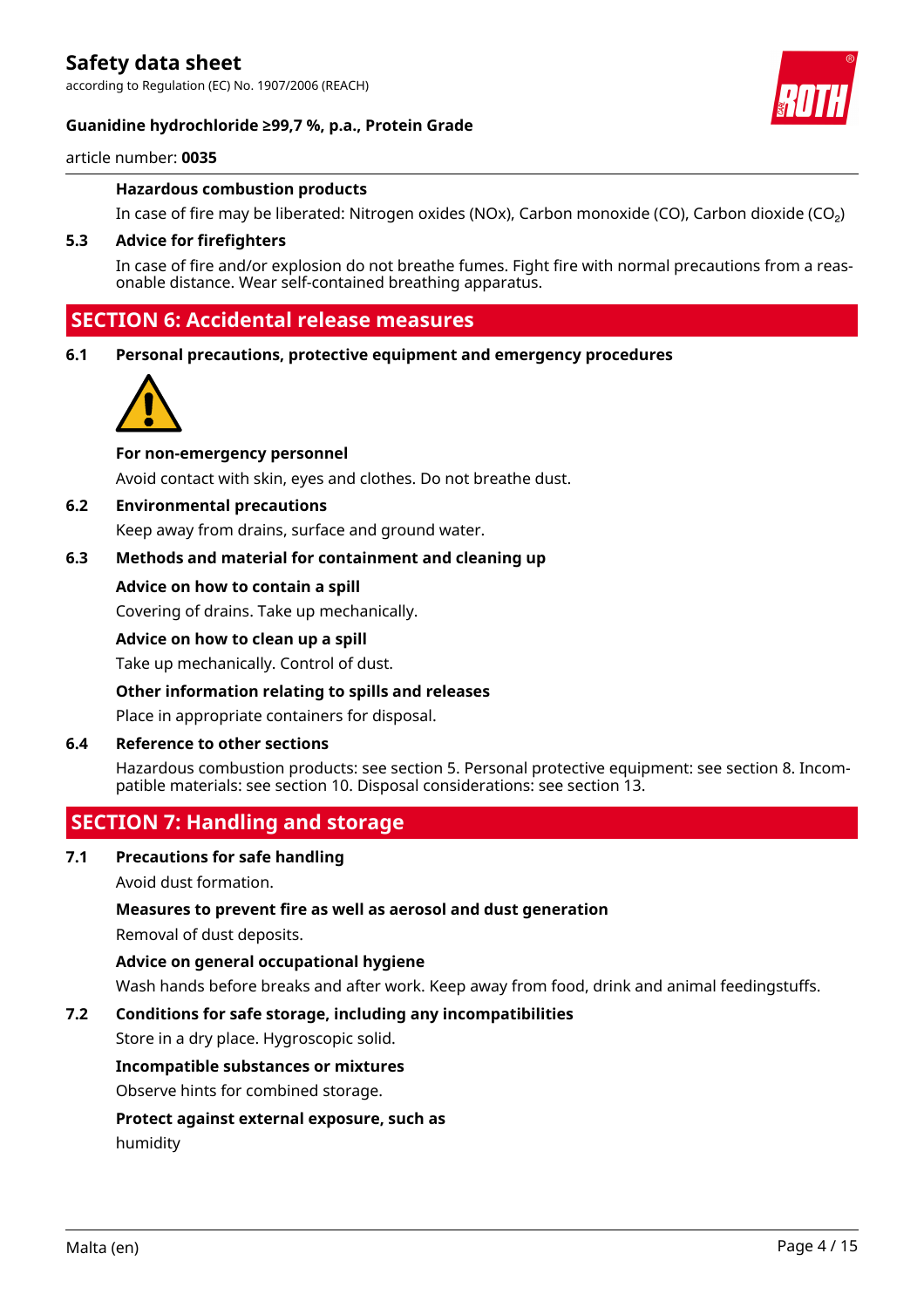according to Regulation (EC) No. 1907/2006 (REACH)

### **Guanidine hydrochloride ≥99,7 %, p.a., Protein Grade**



#### article number: **0035**

#### **Consideration of other advice:**

#### **Ventilation requirements**

Keep any substance that emits harmful vapours or gases in a place that allows these to be permanently extracted. Use local and general ventilation.

#### **Specific designs for storage rooms or vessels**

Recommended storage temperature: 15 – 25 °C

#### **7.3 Specific end use(s)**

No information available.

# **SECTION 8: Exposure controls/personal protection**

#### **8.1 Control parameters**

#### **National limit values**

#### **Occupational exposure limit values (Workplace Exposure Limits)**

This information is not available.

#### **Human health values**

### **Relevant DNELs and other threshold levels**

| <b>Endpoint</b> | <b>Threshold</b><br><b>level</b> | <b>Protection goal,</b><br>route of exposure | Used in<br><b>Exposure time</b> |                            |
|-----------------|----------------------------------|----------------------------------------------|---------------------------------|----------------------------|
| <b>DNEL</b>     | $3,5 \,\mathrm{mq/m^3}$          | human, inhalatory                            | worker (industry)               | chronic - systemic effects |
| <b>DNEL</b>     | 10,5 mg/m <sup>3</sup>           | human, inhalatory                            | worker (industry)               | acute - systemic effects   |
| <b>DNEL</b>     | mg/kg bw/day                     | human, dermal                                | worker (industry)               | chronic - systemic effects |

#### **8.2 Exposure controls**

#### **Individual protection measures (personal protective equipment)**

#### **Eye/face protection**



Use safety goggle with side protection.

#### **Skin protection**



#### **• hand protection**

Wear suitable gloves. Chemical protection gloves are suitable, which are tested according to EN 374. For special purposes, it is recommended to check the resistance to chemicals of the protective gloves mentioned above together with the supplier of these gloves. The times are approximate values from measurements at 22 ° C and permanent contact. Increased temperatures due to heated substances, body heat etc. and a reduction of the effective layer thickness by stretching can lead to a considerable reduction of the breakthrough time. If in doubt, contact manufacturer. At an approx. 1.5 times larger / smaller layer thickness, the respective breakthrough time is doubled / halved. The data apply only to the pure substance. When transferred to substance mixtures, they may only be considered as a guide.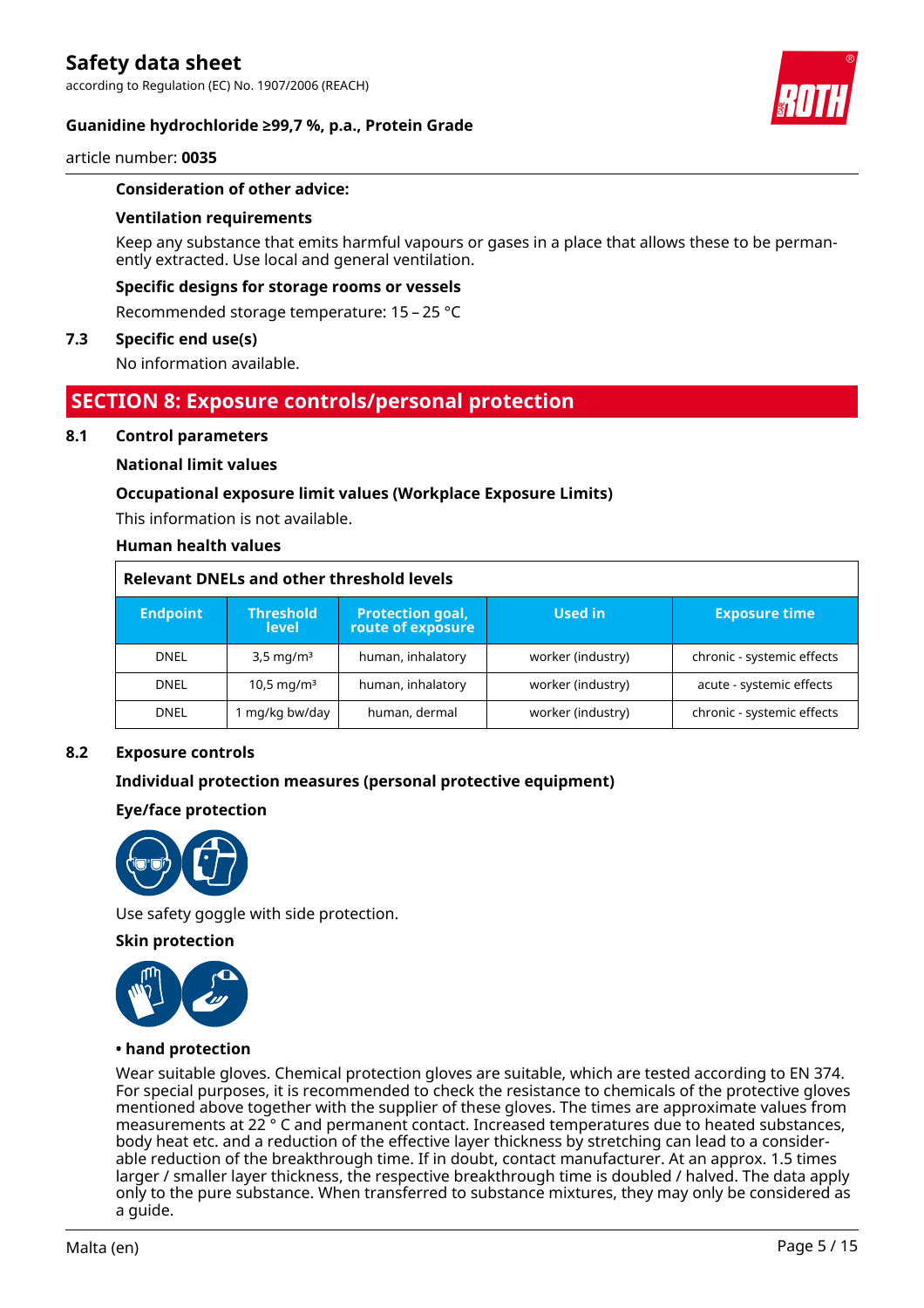**Guanidine hydrochloride ≥99,7 %, p.a., Protein Grade**

article number: **0035**

- **type of material**
- NBR (Nitrile rubber)
- **material thickness**
- >0,11 mm
- **breakthrough times of the glove material**

>480 minutes (permeation: level 6)

**• other protection measures**

Take recovery periods for skin regeneration. Preventive skin protection (barrier creams/ointments) is recommended.

#### **Respiratory protection**



Respiratory protection necessary at: Dust formation. Particulate filter device (EN 143). P2 (filters at least 94 % of airborne particles, colour code: White).

#### **Environmental exposure controls**

Keep away from drains, surface and ground water.

# **SECTION 9: Physical and chemical properties**

# **9.1 Information on basic physical and chemical properties**

| Physical state                                              | solid                                                        |
|-------------------------------------------------------------|--------------------------------------------------------------|
| Form                                                        | powder, crystalline                                          |
| Colour                                                      | colourless                                                   |
| Odour                                                       | odourless                                                    |
| Melting point/freezing point                                | 188 °C (ECHA)                                                |
| Boiling point or initial boiling point and boiling<br>range | not determined                                               |
| Flammability                                                | this material is combustible, but will not ignite<br>readily |
| Lower and upper explosion limit                             | not determined                                               |
| Flash point                                                 | not applicable                                               |
| Auto-ignition temperature                                   | not determined                                               |
| Decomposition temperature                                   | >231 °C at 1.013 hPa (ECHA)                                  |
| pH (value)                                                  | 4,5 – 5,5 (in aqueous solution: 100 $9/1$ , 25 °C)           |
| Kinematic viscosity                                         | not relevant                                                 |
| Solubility(ies)                                             |                                                              |
| Water solubility                                            | 2.150 $9/1$ at 20 °C (ECHA)                                  |



Partition coefficient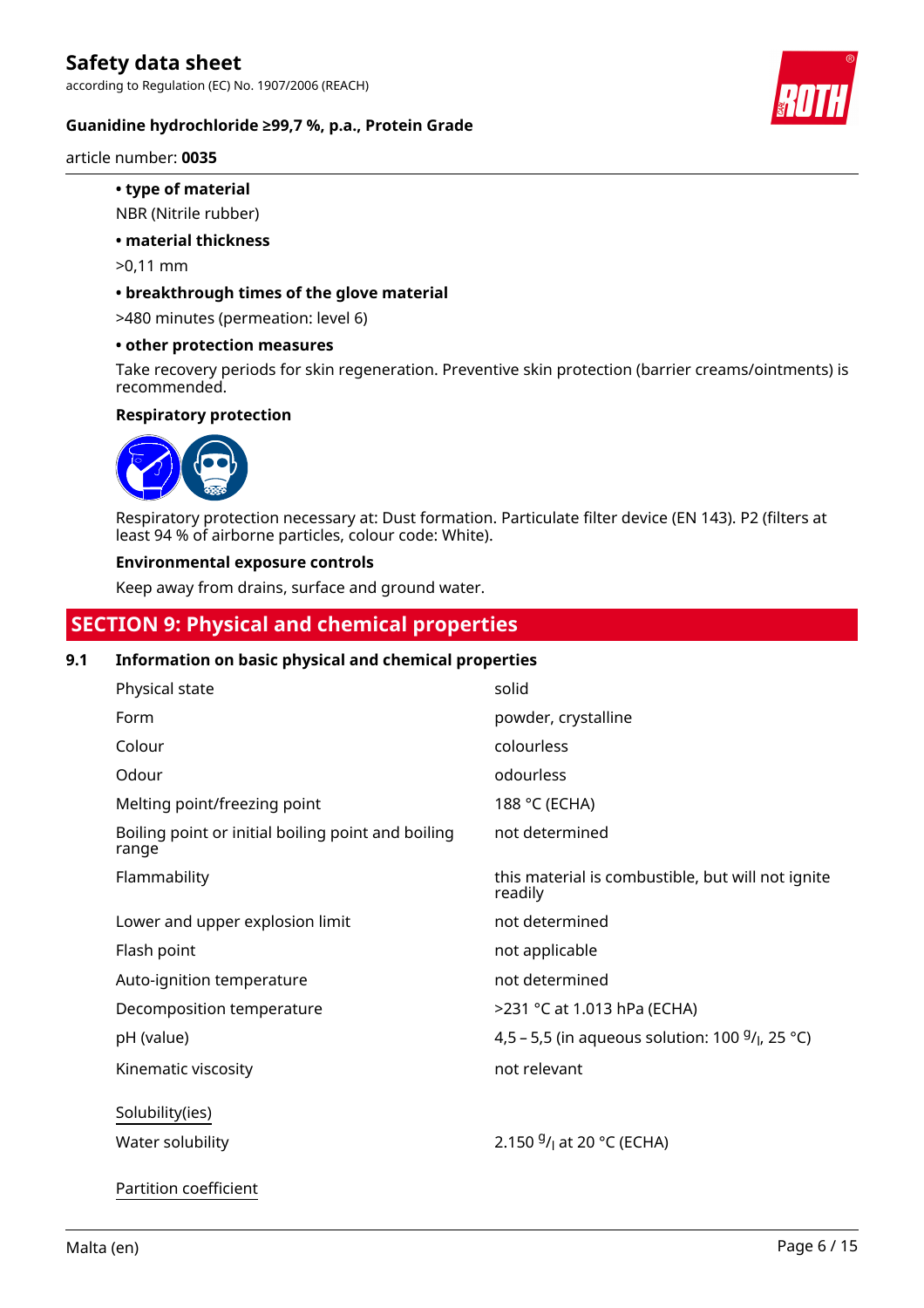article number: **0035**

according to Regulation (EC) No. 1907/2006 (REACH)



# **Guanidine hydrochloride ≥99,7 %, p.a., Protein Grade**

|     | Partition coefficient n-octanol/water (log value):     | <-1,7 (pH value: 7,4, 20 °C) (ECHA)                            |
|-----|--------------------------------------------------------|----------------------------------------------------------------|
|     | Vapour pressure                                        | not determined                                                 |
|     | Density and/or relative density                        |                                                                |
|     | Density                                                | 1,345 $9/$ <sub>cm</sub> at 20 °C (ECHA)                       |
|     | Relative vapour density                                | information on this property is not available                  |
|     | <b>Bulk density</b>                                    | ~600 kg/ <sub>m<sup>3</sup></sub>                              |
|     |                                                        |                                                                |
|     | Particle characteristics                               | No data available.                                             |
|     | Other safety parameters                                |                                                                |
|     | Oxidising properties                                   | none                                                           |
| 9.2 | <b>Other information</b>                               |                                                                |
|     | Information with regard to physical hazard<br>classes: | hazard classes acc. to GHS<br>(physical hazards): not relevant |
|     | Other safety characteristics:                          | There is no additional information.                            |

# **SECTION 10: Stability and reactivity**

# **10.1 Reactivity**

The product in the delivered form is not dust explosion capable; the enrichment of fine dust however leads to the danger of dust explosion.

# **10.2 Chemical stability**

Hygroscopic solid.

### **10.3 Possibility of hazardous reactions**

**Violent reaction with:** strong oxidiser

# **10.4 Conditions to avoid**

Keep away from heat. Decompostion takes place from temperatures above: >231 °C at 1.013 hPa. Protect from moisture.

### **10.5 Incompatible materials**

There is no additional information.

# **10.6 Hazardous decomposition products**

Hazardous combustion products: see section 5.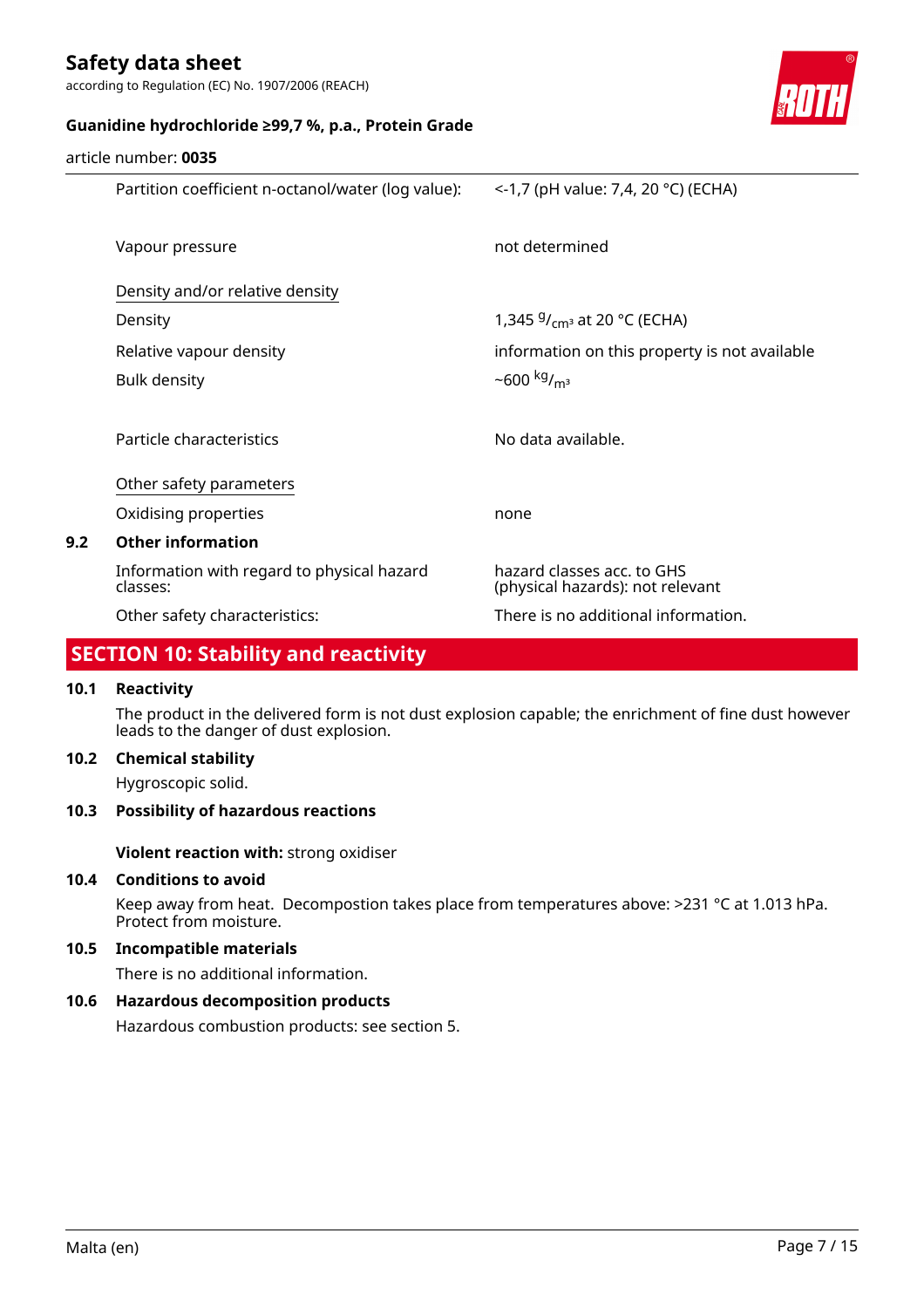according to Regulation (EC) No. 1907/2006 (REACH)

# **Guanidine hydrochloride ≥99,7 %, p.a., Protein Grade**



#### article number: **0035**

# **SECTION 11: Toxicological information**

# **11.1 Information on hazard classes as defined in Regulation (EC) No 1272/2008**

**Classification according to GHS (1272/2008/EC, CLP)**

#### **Acute toxicity**

Harmful if swallowed. Harmful if inhaled.

#### **Acute toxicity**

| <b>Exposure route</b>     | <b>Endpoint</b> | Value                      | <b>Species</b> | <b>Method</b> | <b>Source</b> |
|---------------------------|-----------------|----------------------------|----------------|---------------|---------------|
| oral                      | LD50            | 556,5 $mg/_{kq}$           | rat            |               | <b>ECHA</b>   |
| inhalation: dust/<br>mist | <b>LC50</b>     | 3,181 $mg/1/4h$            | rat            |               | <b>ECHA</b>   |
| dermal                    | LD50            | $>2.000$ mg/ <sub>kg</sub> | rabbit         |               | <b>ECHA</b>   |

#### **Skin corrosion/irritation**

Causes skin irritation.

### **Serious eye damage/eye irritation**

Causes serious eye irritation.

### **Respiratory or skin sensitisation**

Shall not be classified as a respiratory or skin sensitiser.

#### **Germ cell mutagenicity**

Shall not be classified as germ cell mutagenic.

#### **Carcinogenicity**

Shall not be classified as carcinogenic.

# **Reproductive toxicity**

Shall not be classified as a reproductive toxicant.

#### **Specific target organ toxicity - single exposure**

Shall not be classified as a specific target organ toxicant (single exposure).

#### **Specific target organ toxicity - repeated exposure**

Shall not be classified as a specific target organ toxicant (repeated exposure).

#### **Aspiration hazard**

Shall not be classified as presenting an aspiration hazard.

#### **Symptoms related to the physical, chemical and toxicological characteristics**

### **• If swallowed**

diarrhoea, vomiting, gastrointestinal complaints

#### **• If in eyes**

Causes serious eye irritation

#### **• If inhaled**

Inhalation of dust may cause irritation of the respiratory system, cough, Dyspnoea

#### **• If on skin**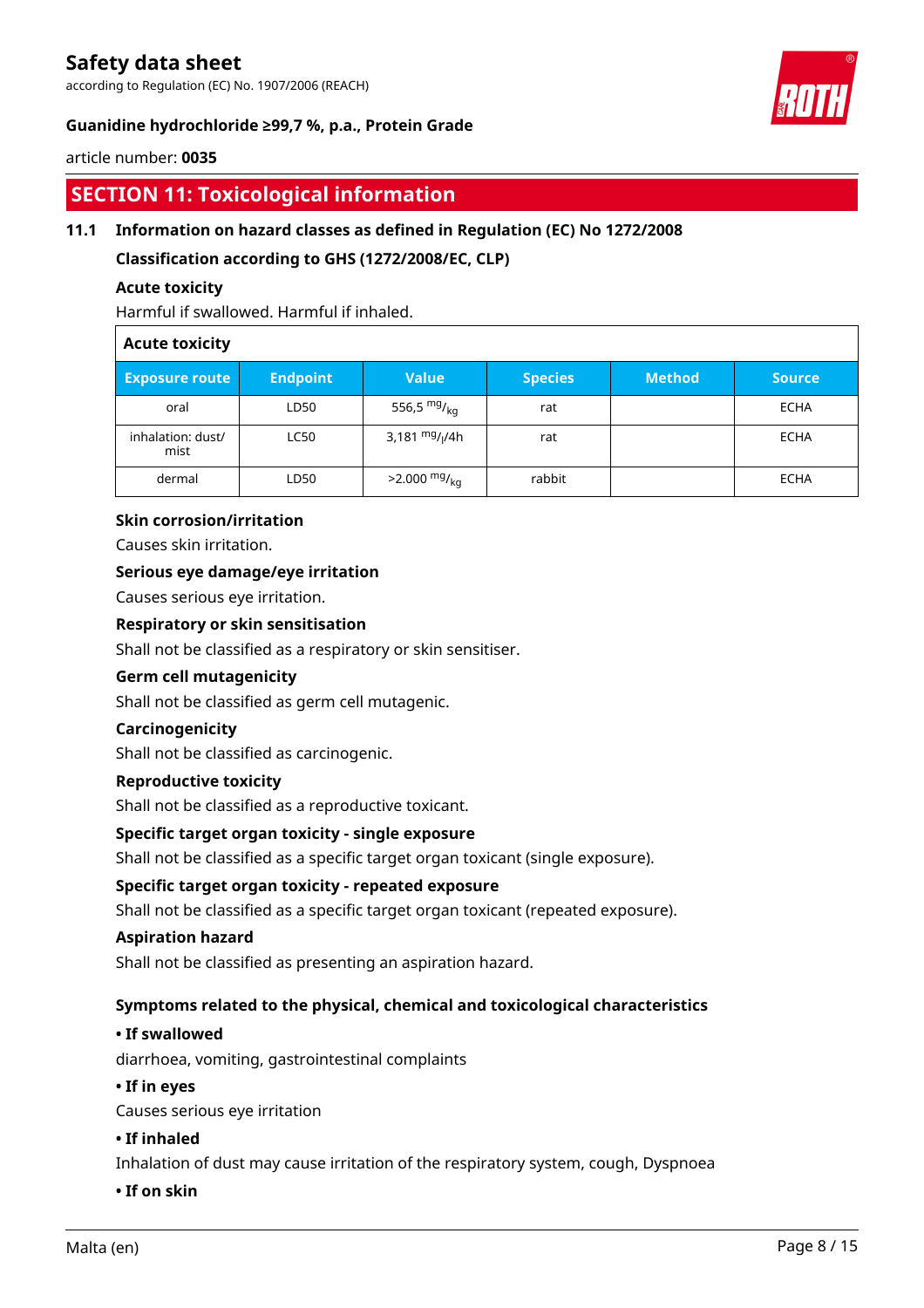according to Regulation (EC) No. 1907/2006 (REACH)



# **Guanidine hydrochloride ≥99,7 %, p.a., Protein Grade**

article number: **0035**

causes skin irritation

# **• Other information**

Other adverse effects: Vertigo, Dyspnoea, Circulatory collapse, Cardiac arrhythmias

**11.2 Endocrine disrupting properties** Not listed.

# **11.3 Information on other hazards**

There is no additional information.

# **SECTION 12: Ecological information**

# **12.1 Toxicity**

Shall not be classified as hazardous to the aquatic environment.

| <b>Aquatic toxicity (acute)</b> |             |                       |               |                         |
|---------------------------------|-------------|-----------------------|---------------|-------------------------|
| <b>Endpoint</b>                 | Value       | <b>Species</b>        | <b>Source</b> | <b>Exposure</b><br>time |
| EC50                            | 70,2 $mg/1$ | aquatic invertebrates | <b>ECHA</b>   | 48 h                    |
| ErC50                           | 33,5 $mg/1$ | algae                 | <b>ECHA</b>   | 72 h                    |

### **Biodegradation**

Data are not available.

# **12.2 Process of degradability**

Theoretical Oxygen Demand with nitrification: 0,8095 <sup>mg</sup>/<sub>mg</sub> Theoretical Oxygen Demand: 0 <sup>mg</sup>/<sub>mg</sub> Theoretical Carbon Dioxide: 0,4607 <sup>mg</sup>/<sub>mg</sub>

# **12.3 Bioaccumulative potential**

Does not significantly accumulate in organisms.

| n-octanol/water (log KOW) | <-1,7 (pH value: 7,4, 20 °C) (ECHA) |
|---------------------------|-------------------------------------|
|---------------------------|-------------------------------------|

# **12.4 Mobility in soil**

Data are not available.

**12.5 Results of PBT and vPvB assessment**

Data are not available.

**12.6 Endocrine disrupting properties** Not listed.

### **12.7 Other adverse effects**

Data are not available.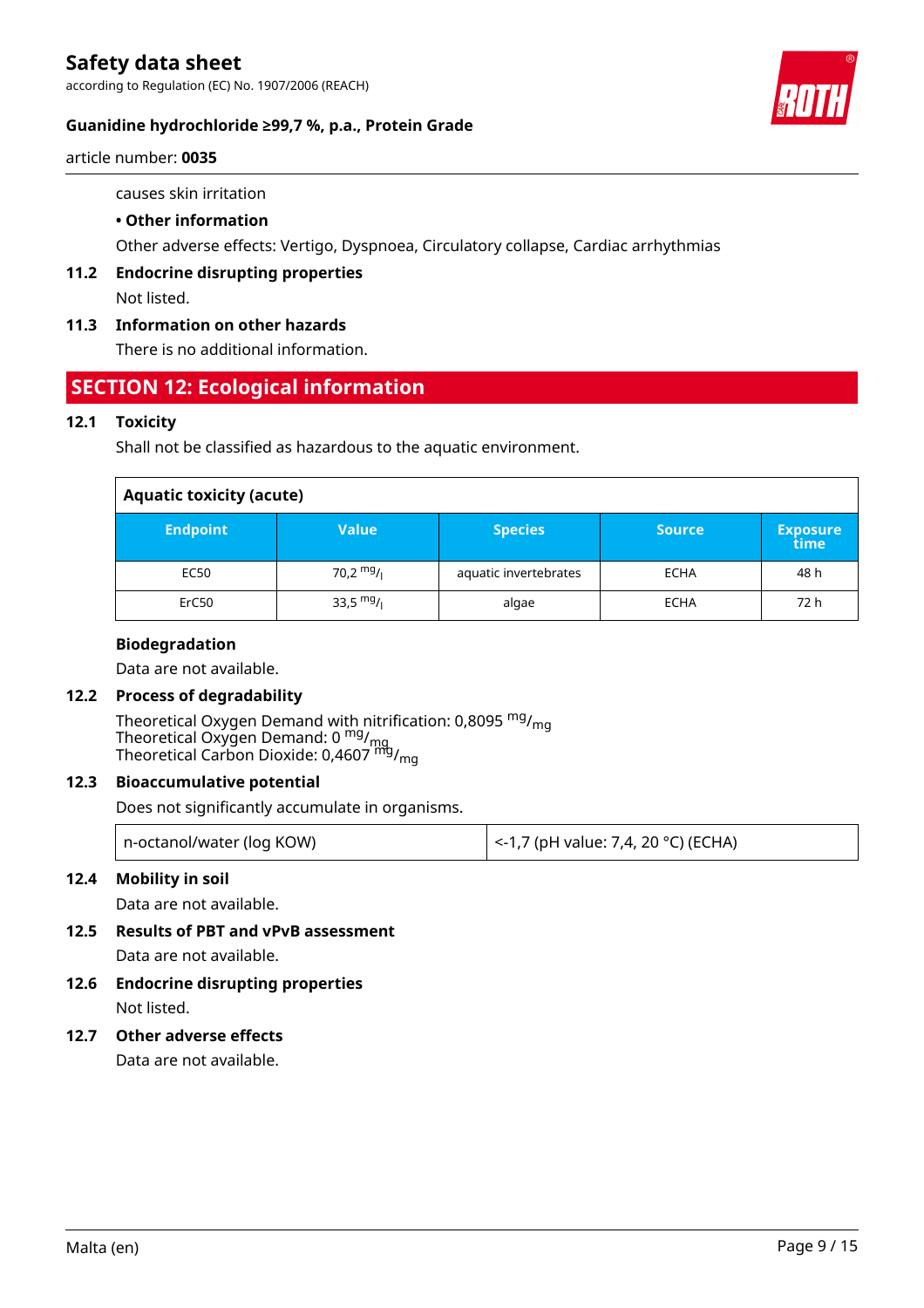according to Regulation (EC) No. 1907/2006 (REACH)

#### **Guanidine hydrochloride ≥99,7 %, p.a., Protein Grade**



article number: **0035**

# **SECTION 13: Disposal considerations**

#### **13.1 Waste treatment methods**



This material and its container must be disposed of as hazardous waste. Dispose of contents/container in accordance with local/regional/national/international regulations.

#### **Sewage disposal-relevant information**

Do not empty into drains.

#### **13.2 Relevant provisions relating to waste**

The allocation of waste identity numbers/waste descriptions must be carried out according to the EEC, specific to the industry and process. Waste catalogue ordinance (Germany).

#### **13.3 Remarks**

Waste shall be separated into the categories that can be handled separately by the local or national waste management facilities. Please consider the relevant national or regional provisions.

# **SECTION 14: Transport information**

- **14.1 UN number or ID number not subject to transport regulations**
- **14.2 UN proper shipping name not assigned not** assigned
- **14.3 Transport hazard class(es)** none
- **14.4 Packing group not assigned**
- 
- **14.6 Special precautions for user**

There is no additional information.

# **14.7 Maritime transport in bulk according to IMO instruments**

The cargo is not intended to be carried in bulk.

#### **14.8 Information for each of the UN Model Regulations**

# **Transport of dangerous goods by road, rail and inland waterway (ADR/RID/ADN) - Additional information**

Not subject to ADR, RID and ADN.

**International Maritime Dangerous Goods Code (IMDG) - Additional information** Not subject to IMDG.

**International Civil Aviation Organization (ICAO-IATA/DGR) - Additional information** Not subject to ICAO-IATA.

**14.5 Environmental hazards** non-environmentally hazardous acc. to the dangerous goods regulations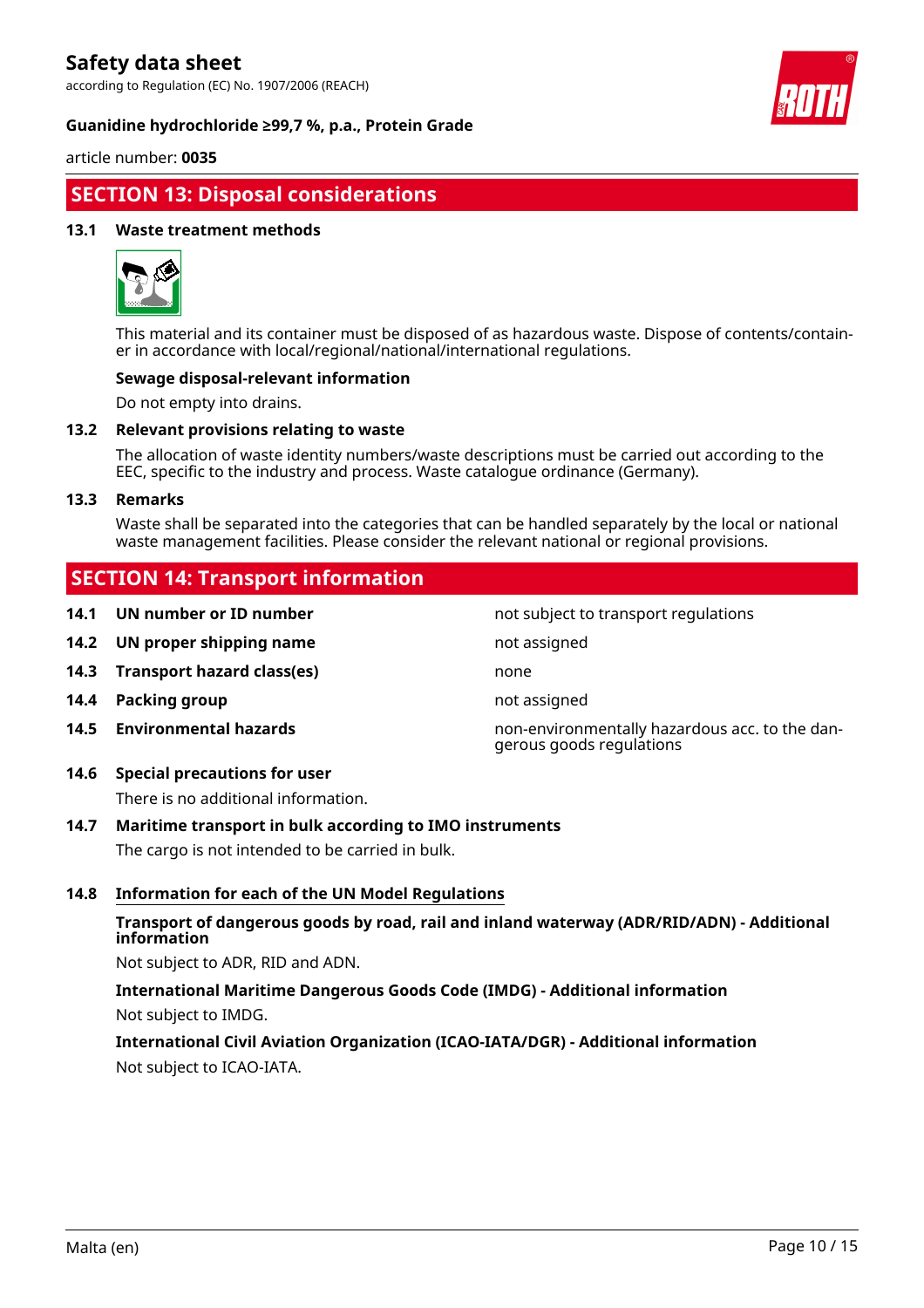according to Regulation (EC) No. 1907/2006 (REACH)

### **Guanidine hydrochloride ≥99,7 %, p.a., Protein Grade**



article number: **0035**

# **SECTION 15: Regulatory information**

#### **15.1 Safety, health and environmental regulations/legislation specific for the substance or mixture**

**Relevant provisions of the European Union (EU)**

**Restrictions according to REACH, Annex XVII**

| Dangerous substances with restrictions (REACH, Annex XVII) |                                                      |               |                    |           |
|------------------------------------------------------------|------------------------------------------------------|---------------|--------------------|-----------|
| Name of substance                                          | Name acc. to inventory                               | <b>CAS No</b> | <b>Restriction</b> | <b>No</b> |
| Guanidine hydrochloride                                    | substances in tattoo inks and perman-<br>ent make-up |               | <b>R75</b>         | 75        |

#### **Legend**

R75 1. Shall not be placed on the market in mixtures for use for tattooing purposes, and mixtures containing any such substances shall not be used for tattooing purposes, after 4 January 2022 if the substance or substances in question is or are present in the following circumstances: (a) in the case of a substance classified in Part 3 of Annex VI to Regulation (EC) No 1272/2008 as carcinogen category 1A, 1B or 2, or germ cell mutagen category 1A, 1B or 2, the substance is present in the mixture in a concentration equal to or greater than 0,00005 % by weight; (b) in the case of a substance classified in Part 3 of Annex VI to Regulation (EC) No 1272/2008 as reproductive toxicant category 1A, 1B or 2, the substance is present in the mixture in a concentration equal to or greater than 0,001 % by weight; (c) in the case of a substance classified in Part 3 of Annex VI to Regulation (EC) No 1272/2008 as skin sensitiser category 1, 1A or 1B, the substance is present in the mixture in a concentration equal to or greater than 0,001 % by weight; (d) in the case of a substance classified in Part 3 of Annex VI to Regulation (EC) No 1272/2008 as skin corrosive category 1, 1A, 1B or 1C or skin irritant category 2, or as serious eye damage category 1 or eye irritant category 2, the substance is present in the mixture in a concentration equal to or greater than: (i) 0,1 % by weight, if the substance is used solely as a pH regulator; (ii) 0,01 % by weight, in all other cases; (e) in the case of a substance listed in Annex II to Regulation (EC) No 1223/2009 (\*1), the substance is present in the mixture in a concentration equal to or greater than 0,00005 % by weight; (f) in the case of a substance for which a condition of one or more of the following kinds is specified in column g (Product type, Body parts) of the table in Annex IV to Regulation (EC) No 1223/2009, the substance is present in the mixture in a concentration equal to or greater than 0,00005 % by weight: (i) "Rinse-off products"; (ii) "Not to be used in products applied on mucous membranes"; (iii) "Not to be used in eye products"; (g) in the case of a substance for which a condition is specified in column h (Maximum concentration in ready for use preparation) or column i (Other) of the table in Annex IV to Regulation (EC) No 1223/2009, the substance is present in the mixture in a concentration, or in some other way, that does not accord with the condition specified in that column; (h) in the case of a substance listed in Appendix 13 to this Annex, the substance is present in the mixture in a concentration equal to or greater than the concentration limit specified for that substance in that Appendix. 2. For the purposes of this entry use of a mixture "for tattooing purposes" means injection or introduction of the mixture into a person's skin, mucous membrane or eyeball, by any process or procedure (including procedures commonly referred to as permanent make-up, cosmetic tattooing, micro-blading and micro-pigmentation), with the aim of making a mark or design on his or her body. 3. If a substance not listed in Appendix 13 falls within more than one of points (a) to (g) of paragraph 1, the strictest concentration limit laid down in the points in question shall apply to that substance. If a substance listed in Appendix 13 also falls within one or more of points (a) to (g) of paragraph 1, the concentration limit laid down in point (h) of paragraph 1 shall apply to that substance. 4. By way of derogation, paragraph 1 shall not apply to the following substances until 4 January 2023: (a) Pigment Blue 15:3 (CI 74160, EC No 205-685-1, CAS No 147-14-8); (b) Pigment Green 7 (CI 74260, EC No 215-524-7, CAS No 1328-53-6). 5. If Part 3 of Annex VI to Regulation (EC) No 1272/2008 is amended after 4 January 2021 to classify or re-classify a substance such that the substance then becomes caught by point (a), (b), (c) or (d) of paragraph 1 of this entry, or such that it then falls within a different one of those points from the one within which it fell previously, and the date of application of that new or revised classification is after the date referred to in paragraph 1 or, as the case may be, paragraph 4 of this entry, that amendment shall, for the purposes of applying this entry to that substance, be treated as taking effect on the date of application of that new or revised classification. 6. If Annex II or Annex IV to Regulation (EC) No 1223/2009 is amended after 4 January 2021 to list or change the listing of a substance such that the substance then becomes caught by point (e), (f) or (g) of paragraph 1 of this entry, or such that it then falls within a different one of those points from the one within which it fell previously, and the amendment takes effect after the date referred to in paragraph 1 or, as the case may be, paragraph 4 of this entry, that amendment shall, for the purposes of applying this entry to that substance, be treated as taking effect from the date falling 18 months after entry into force of the act by which that amendment was made. 7. Suppliers placing a mixture on the market for use for tattooing purposes shall ensure that, after 4 January 2022, the mixture is marked with the following information: (a) the statement "Mixture for use in tattoos or permanent make-up"; (b) a reference number to uniquely identify the batch; (c) the list of ingredients in accordance with the nomenclature established in the glossary of common ingredient names pursuant to Article 33 of Regulation (EC) No 1223/2009, or in the absence of a common ingredient name, the IUPAC name. In the absence of a common ingredient name or IUPAC name, the CAS and EC number. Ingredients shall be listed in descending order by weight or volume of the ingredients at the time of formulation. "Ingredient" means any substance added during the process of formulation and present in the mixture for use for tattooing purposes. Im-

purities shall not be regarded as ingredients. If the name of a substance, used as ingredient within the meaning of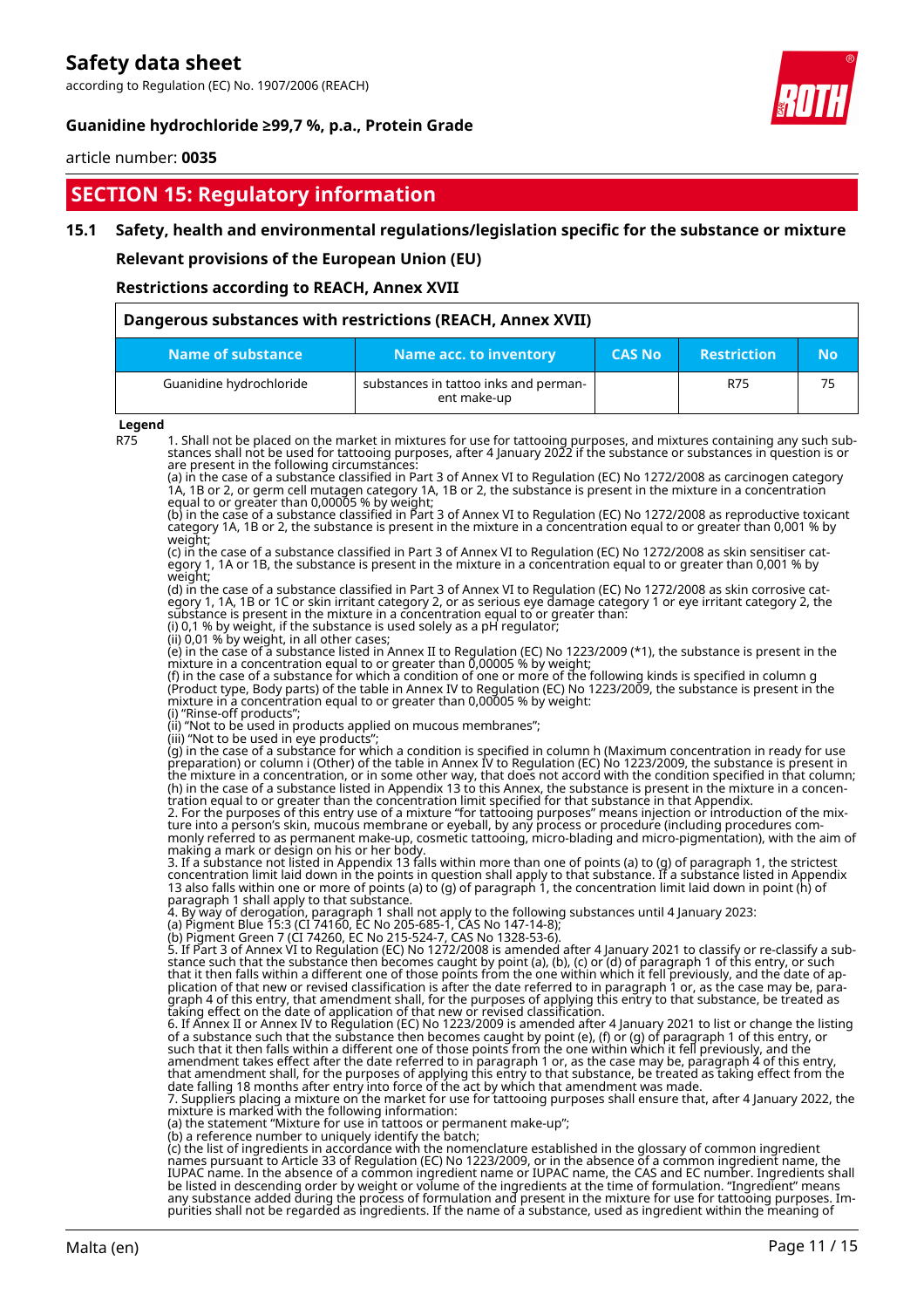according to Regulation (EC) No. 1907/2006 (REACH)





#### article number: **0035**

#### **Legend**

this entry, is already required to be stated on the label in accordance with Regulation (EC) No 1272/2008, that ingredient does not need to be marked in accordance with this Regulation;

(d) the additional statement "pH regulator" for substances falling under point (d)(i) of paragraph 1;

(e) the statement "Contains nickel. Can cause allergic reactions." if the mixture contains nickel below the concentration limit specified in Appendix 13;

(f) the statement "Contains chromium (VI). Can cause allergic reactions." if the mixture contains chromium (VI) below the concentration limit specified in Appendix 13;

(g) safety instructions for use insofar as they are not already required to be stated on the label by Regulation (EC) No 1272/2008.

The information shall be clearly visible, easily legible and marked in a way that is indelible.

The information shall be written in the official language(s) of the Member State(s) where the mixture is placed on the market, unless the Member State(s) concerned provide(s) otherwise.

Where necessary because of the size of the package, the information listed in the first subparagraph, except for point (a), shall be included instead in the instructions for use.

Before using a mixture for tattooing purposes, the person using the mixture shall provide the person undergoing the procedure with the information marked on the package or included in the instructions for use pursuant to this paragraph.

8. Mixtures that do not contain the statement "Mixture for use in tattoos or permanent make-up" shall not be used for tattooing purposes.

9. This entry does not apply to substances that are gases at temperature of 20 °C and pressure of 101,3 kPa, or generate a vapour pressure of more than 300 kPa at temperature of 50 °C, with the exception of formaldehyde (CAS No 50- 00-0, EC No 200-001-8).

10. This entry does not apply to the placing on the market of a mixture for use for tattooing purposes, or to the use of a mixture for tattooing purposes, when placed on the market exclusively as a medical device or an accessory to a medical device, within the meaning of Regulation (EU) 2017/745, or when used exclusively as a medical device or an accessory to a medical device, within the same meaning. Where the placing on the market or use may not be exclusively as a medical device or an accessory to a medical device, the requirements of Regulation (EU) 2017/745 and of this Regulation shall apply cumulatively.

# **List of substances subject to authorisation (REACH, Annex XIV)/SVHC - candidate list**

Not listed.

#### **Seveso Directive**

| 2012/18/EU (Seveso III) |                                              |                                                                                                        |              |
|-------------------------|----------------------------------------------|--------------------------------------------------------------------------------------------------------|--------------|
| <b>No</b>               | <b>Dangerous substance/hazard categories</b> | <b>Qualifying quantity (tonnes) for the ap-</b><br>plication of lower and upper-tier re-<br>quirements | <b>Notes</b> |
|                         | not assigned                                 |                                                                                                        |              |

#### **Deco-Paint Directive**

| VOC content | $0\frac{9}{6}$<br>◡ |
|-------------|---------------------|
|             |                     |

#### **Industrial Emissions Directive (IED)**

| VOC content | 0 % |
|-------------|-----|
| VOC content | 09/ |

#### **Directive on the restriction of the use of certain hazardous substances in electrical and electronic equipment (RoHS)**

not listed

#### **Regulation concerning the establishment of a European Pollutant Release and Transfer Register (PRTR)**

not listed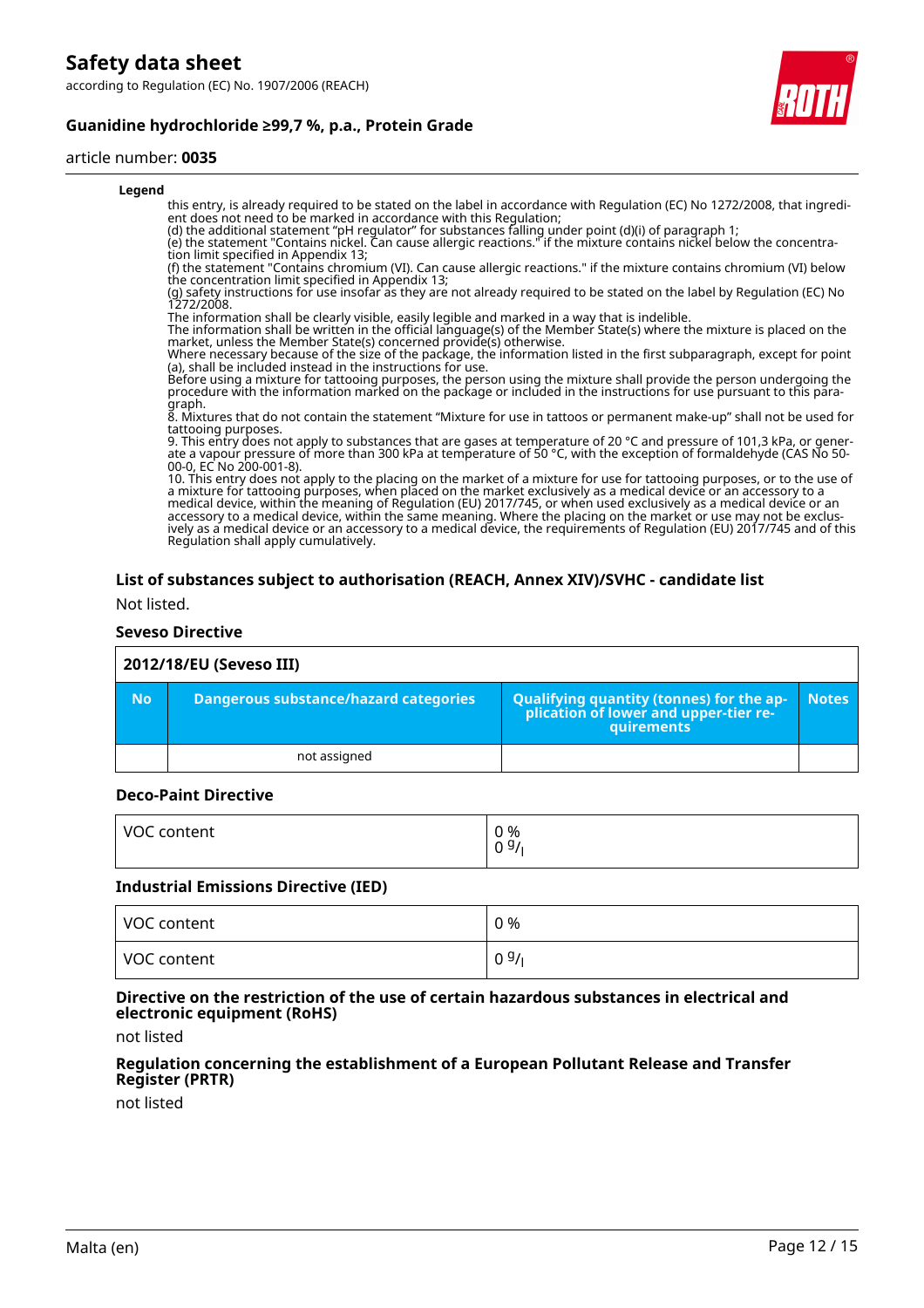according to Regulation (EC) No. 1907/2006 (REACH)



# **Guanidine hydrochloride ≥99,7 %, p.a., Protein Grade**

article number: **0035**

| <b>Water Framework Directive (WFD)</b> |                                                                                                            |               |                  |                |
|----------------------------------------|------------------------------------------------------------------------------------------------------------|---------------|------------------|----------------|
| List of pollutants (WFD)               |                                                                                                            |               |                  |                |
| Name of substance                      | Name acc. to inventory                                                                                     | <b>CAS No</b> | <b>Listed in</b> | <b>Remarks</b> |
| Guanidine hydrochloride                | Organohalogen compounds and<br>substances which may form such<br>compounds in the aquatic envir-<br>onment |               | a)               |                |

**Legend**

A) Indicative list of the main pollutants

# **Regulation on the marketing and use of explosives precursors**

not listed

#### **Regulation on drug precursors**

not listed

# **Regulation on substances that deplete the ozone layer (ODS)**

not listed

# **Regulation concerning the export and import of hazardous chemicals (PIC)**

not listed

#### **Regulation on persistent organic pollutants (POP)**

not listed

### **Other information**

Directive 94/33/EC on the protection of young people at work. Observe employment restrictions under the Maternity Protection Directive (92/85/EEC) for expectant or nursing mothers.

### **National inventories**

| Country   | <b>Inventory</b> | <b>Status</b>       |
|-----------|------------------|---------------------|
| AU        | <b>AICS</b>      | substance is listed |
| CA        | <b>DSL</b>       | substance is listed |
| <b>CN</b> | <b>IECSC</b>     | substance is listed |
| EU        | ECSI             | substance is listed |
| EU        | REACH Reg.       | substance is listed |
| KR        | KECI             | substance is listed |
| <b>MX</b> | INSQ             | substance is listed |
| NZ        | NZIOC            | substance is listed |
| PH        | <b>PICCS</b>     | substance is listed |
| <b>TW</b> | <b>TCSI</b>      | substance is listed |
| US        | <b>TSCA</b>      | substance is listed |

**Legend**

AICS Australian Inventory of Chemical Substances<br>
DSL Domestic Substances List (DSL)<br>
ECSI EC Substance Inventory (EINECS, ELINCS, NLI DSL Domestic Substances List (DSL) ECSI EC Substance Inventory (EINECS, ELINCS, NLP) IECSC Inventory of Existing Chemical Substances Produced or Imported in China INSQ National Inventory of Chemical Substances KECI Korea Existing Chemicals Inventory NZIoC New Zealand Inventory of Chemicals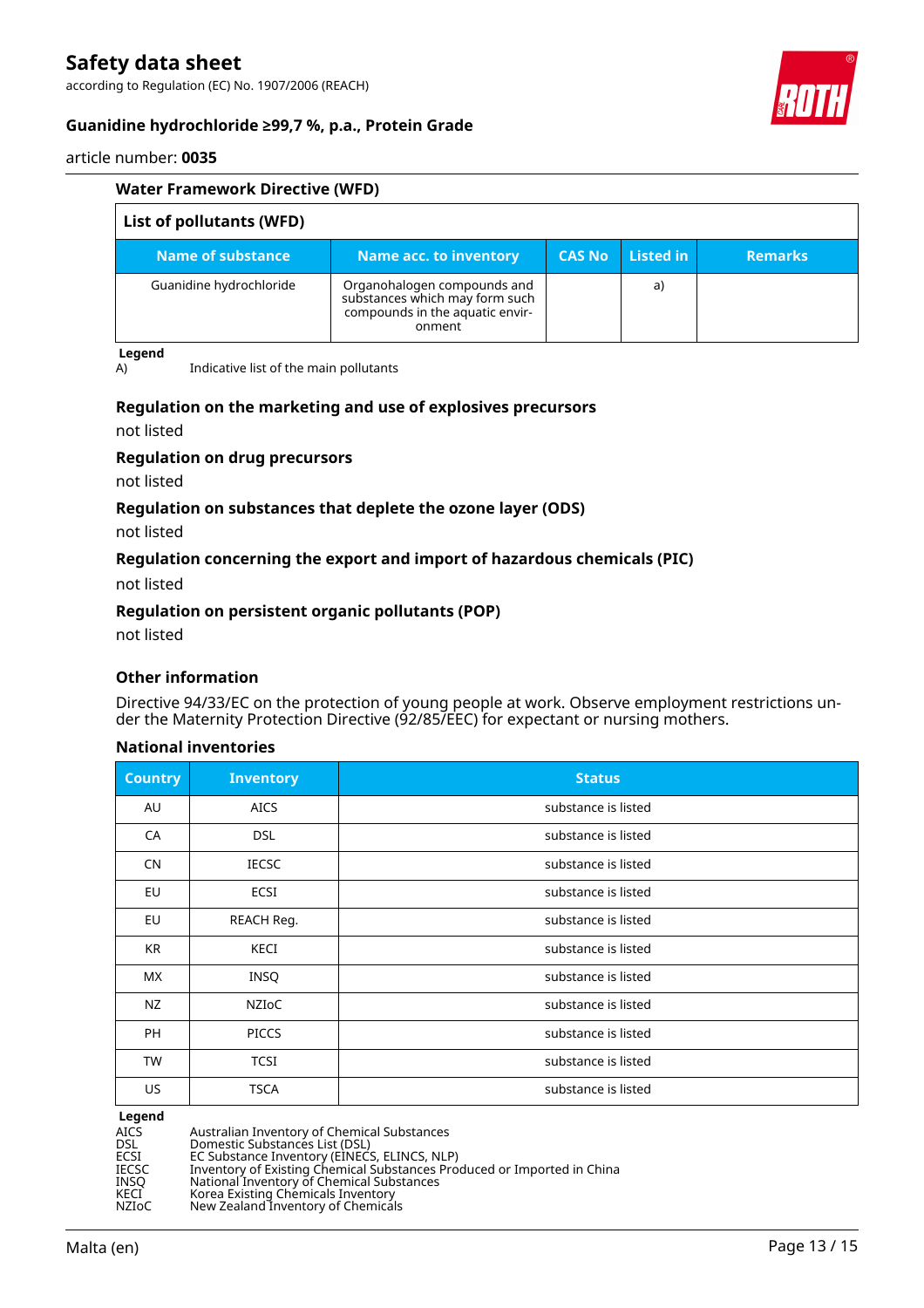according to Regulation (EC) No. 1907/2006 (REACH)





#### article number: **0035**

| Legend      |                                                                   |
|-------------|-------------------------------------------------------------------|
| PICCS       | Philippine Inventory of Chemicals and Chemical Substances (PICCS) |
|             | REACH Reg. REACH registered substances                            |
| TCSI        | Taiwan Chemical Substance Inventory                               |
| <b>TSCA</b> | Toxic Substance Control Act                                       |

#### **15.2 Chemical Safety Assessment**

No Chemical Safety Assessment has been carried out for this substance.

# **SECTION 16: Other information**

### **Indication of changes (revised safety data sheet)**

Alignment to regulation: Regulation (EC) No. 1907/2006 (REACH), amended by 2020/878/EU

# Restructuring: section 9, section 14

| <b>Section</b> | <b>Former entry (text/value)</b>                      | <b>Actual entry (text/value)</b>                                                                                             | Safety-<br>relev-<br>ant |
|----------------|-------------------------------------------------------|------------------------------------------------------------------------------------------------------------------------------|--------------------------|
| 2.1            |                                                       | Classification according to Regulation (EC) No<br>1272/2008 (CLP):<br>change in the listing (table)                          | yes                      |
| 2.3            | Other hazards:<br>There is no additional information. | Other hazards                                                                                                                | yes                      |
| 2.3            |                                                       | Results of PBT and vPvB assessment:<br>According to the results of its assessment, this<br>substance is not a PBT or a vPvB. | yes                      |

#### **Abbreviations and acronyms**

| Abbr.         | <b>Descriptions of used abbreviations</b>                                                                                                                                                                                       |
|---------------|---------------------------------------------------------------------------------------------------------------------------------------------------------------------------------------------------------------------------------|
| <b>ADN</b>    | Accord européen relatif au transport international des marchandises dangereuses par voies de naviga-<br>tion intérieures (European Agreement concerning the International Carriage of Dangerous Goods by In-<br>land Waterways) |
| <b>ADR</b>    | Accord relatif au transport international des marchandises dangereuses par route (Agreement concern-<br>ing the International Carriage of Dangerous Goods by Road)                                                              |
| <b>ATE</b>    | <b>Acute Toxicity Estimate</b>                                                                                                                                                                                                  |
| CAS           | Chemical Abstracts Service (service that maintains the most comprehensive list of chemical substances)                                                                                                                          |
| <b>CLP</b>    | Regulation (EC) No 1272/2008 on classification, labelling and packaging of substances and mixtures                                                                                                                              |
| <b>DGR</b>    | Dangerous Goods Regulations (see IATA/DGR)                                                                                                                                                                                      |
| <b>DNEL</b>   | Derived No-Effect Level                                                                                                                                                                                                         |
| <b>EC50</b>   | Effective Concentration 50 %. The EC50 corresponds to the concentration of a tested substance causing<br>50 % changes in response (e.g. on growth) during a specified time interval                                             |
| EC No         | The EC Inventory (EINECS, ELINCS and the NLP-list) is the source for the seven-digit EC number, an identi-<br>fier of substances commercially available within the EU (European Union)                                          |
| <b>EINECS</b> | European Inventory of Existing Commercial Chemical Substances                                                                                                                                                                   |
| <b>ELINCS</b> | European List of Notified Chemical Substances                                                                                                                                                                                   |
| ErC50         | $\equiv$ EC50: in this method, that concentration of test substance which results in a 50 % reduction in either<br>growth (EbC50) or growth rate (ErC50) relative to the control                                                |
| <b>GHS</b>    | "Globally Harmonized System of Classification and Labelling of Chemicals" developed by the United Na-<br>tions                                                                                                                  |